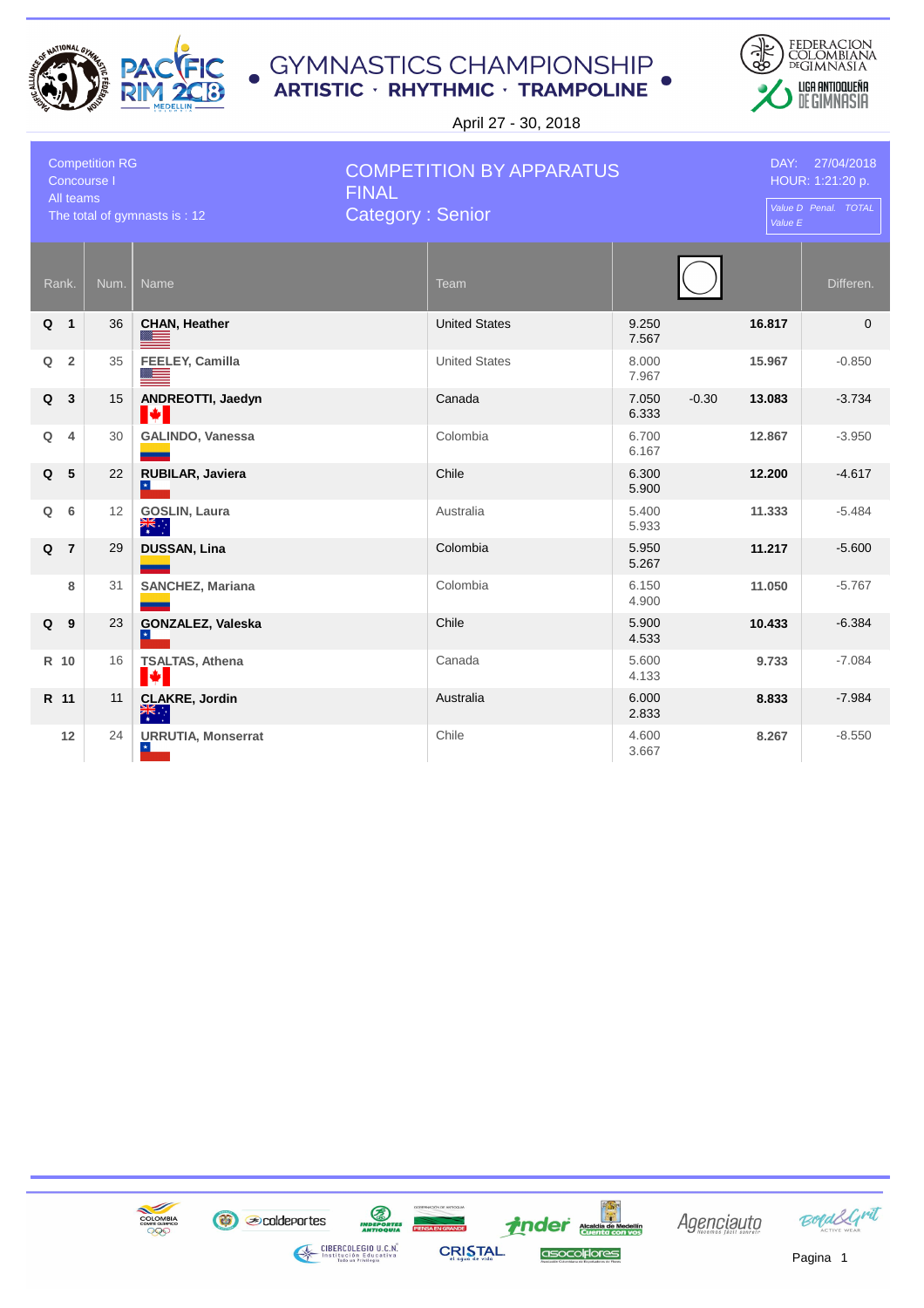



| <b>Competition RG</b><br>Concourse I<br>All teams<br>The total of gymnasts is: 12 |                  |                 |                                               | <b>COMPETITION BY APPARATUS</b><br><b>FINAL</b><br><b>Category: Senior</b> |                |        | DAY: 27/04/2018<br>HOUR: 1:21:20 p.<br>Value D Penal. TOTAL<br>Value E |  |
|-----------------------------------------------------------------------------------|------------------|-----------------|-----------------------------------------------|----------------------------------------------------------------------------|----------------|--------|------------------------------------------------------------------------|--|
|                                                                                   | Rank.            | Num.            | Name                                          | Team                                                                       |                |        | Differen.                                                              |  |
|                                                                                   | $Q = 1$          | 35              | FEELEY, Camilla                               | <b>United States</b>                                                       | 7.650<br>8.500 | 16.150 | $\mathbf{0}$                                                           |  |
| Q                                                                                 | $\overline{2}$   | 36              | <b>CHAN, Heather</b>                          | <b>United States</b>                                                       | 7.700<br>7.183 | 14.883 | $-1.267$                                                               |  |
| Q                                                                                 | $\mathbf{3}$     | 29              | <b>DUSSAN, Lina</b>                           | Colombia                                                                   | 7.100<br>6.367 | 13.467 | $-2.683$                                                               |  |
| Q                                                                                 | $\overline{4}$   | 16              | <b>TSALTAS, Athena</b><br>L.                  | Canada                                                                     | 6.350<br>6.217 | 12.567 | $-3.583$                                                               |  |
| Q                                                                                 | 5                | 30              | <b>GALINDO, Vanessa</b>                       | Colombia                                                                   | 6.950<br>5.167 | 12.117 | $-4.033$                                                               |  |
| Q                                                                                 | 6                | 23              | GONZALEZ, Valeska<br>$\star$                  | Chile                                                                      | 5.850<br>5.933 | 11.783 | $-4.367$                                                               |  |
| Q                                                                                 | $\overline{7}$   | 24              | <b>URRUTIA, Monserrat</b><br>$\star$          | Chile                                                                      | 6.050<br>5.267 | 11.317 | $-4.833$                                                               |  |
| Q                                                                                 | 8                | 15              | ANDREOTTI, Jaedyn<br>H                        | Canada                                                                     | 5.350<br>5.900 | 11.250 | $-4.900$                                                               |  |
|                                                                                   | $\boldsymbol{9}$ | 31              | <b>SANCHEZ, Mariana</b>                       | Colombia                                                                   | 5.150<br>5.733 | 10.883 | $-5.267$                                                               |  |
|                                                                                   | 10               | 22              | RUBILAR, Javiera<br>$\star$                   | Chile                                                                      | 5.100<br>5.733 | 10.833 | $-5.317$                                                               |  |
|                                                                                   | R 11             | 12 <sup>2</sup> | <b>GOSLIN, Laura</b><br>$\frac{2}{\pi}$       | Australia                                                                  | 3.875<br>5.500 | 9.375  | $-6.775$                                                               |  |
|                                                                                   | R 12             | 11              | <b>CLAKRE, Jordin</b><br>$\frac{1}{\sqrt{K}}$ | Australia                                                                  | 5.250<br>3.783 | 9.033  | $-7.117$                                                               |  |

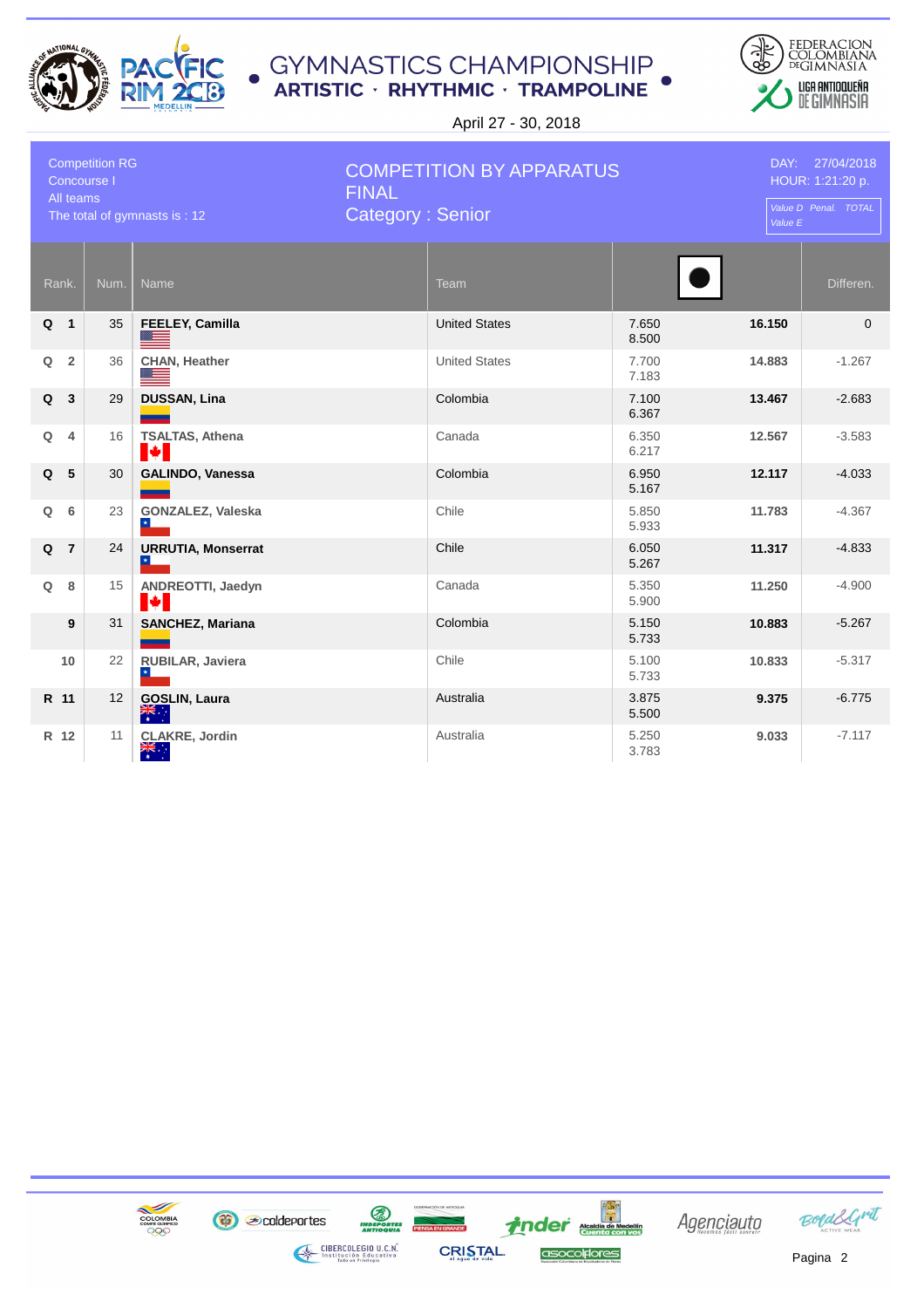



| <b>Competition RG</b><br>Concourse I<br>All teams<br>The total of gymnasts is: 12 |                |                 |                                            | <b>COMPETITION BY APPARATUS</b><br><b>FINAL</b><br><b>Category: Senior</b> |                      |                |         | DAY: 28/04/2018<br>HOUR: 2:45:41 p.<br>Value D Penal. TOTAL<br>Value E |           |
|-----------------------------------------------------------------------------------|----------------|-----------------|--------------------------------------------|----------------------------------------------------------------------------|----------------------|----------------|---------|------------------------------------------------------------------------|-----------|
|                                                                                   | Rank.          | Num.            | Name                                       |                                                                            | Team                 |                |         |                                                                        | Differen. |
|                                                                                   | $Q$ 1          | 35              | FEELEY, Camilla                            |                                                                            | <b>United States</b> | 7.450<br>7.733 |         | 15.183                                                                 | $\Omega$  |
| Q                                                                                 | $\overline{2}$ | 36              | <b>CHAN, Heather</b>                       |                                                                            | <b>United States</b> | 8.100<br>6.967 |         | 15.067                                                                 | $-0.116$  |
| Q                                                                                 | $\mathbf{3}$   | 29              | <b>DUSSAN, Lina</b>                        |                                                                            | Colombia             | 6.900<br>6.567 |         | 13.467                                                                 | $-1.716$  |
| Q                                                                                 | $\overline{4}$ | 16              | <b>TSALTAS, Athena</b><br>I Ger            |                                                                            | Canada               | 6.900<br>4.833 |         | 11.733                                                                 | $-3.450$  |
| Q                                                                                 | 5              | 12 <sup>2</sup> | <b>GOSLIN, Laura</b><br>$\frac{2\pi}{\pi}$ |                                                                            | Australia            | 6.100<br>5.533 |         | 11.633                                                                 | $-3.550$  |
| Q                                                                                 | 6              | 30              | <b>GALINDO, Vanessa</b>                    |                                                                            | Colombia             | 6.100<br>5.500 |         | 11.600                                                                 | $-3.583$  |
| Q                                                                                 | $\overline{7}$ | 22              | RUBILAR, Javiera<br>$\star$                |                                                                            | Chile                | 5.900<br>5.433 |         | 11.333                                                                 | $-3.850$  |
| Q                                                                                 | 8              | 15              | ANDREOTTI, Jaedyn<br>H                     |                                                                            | Canada               | 5.500<br>6.100 | $-0.30$ | 11.300                                                                 | $-3.883$  |
|                                                                                   | R 9            | 11              | <b>CLARKE, Jordin</b><br>्हें              |                                                                            | Australia            | 6.600<br>4.533 |         | 11.133                                                                 | $-4.050$  |
|                                                                                   | R 10           | 24              | <b>URRUTIA, Monserrat</b><br>$\star$       |                                                                            | Chile                | 5.650<br>4.700 |         | 10.350                                                                 | $-4.833$  |
|                                                                                   | 11             | 31              | <b>SANCHEZ, Mariana</b>                    |                                                                            | Colombia             | 5.900<br>4.367 |         | 10.267                                                                 | $-4.916$  |
|                                                                                   | 12             | 23              | GONZALEZ, Valeska<br>$\star$               |                                                                            | Chile                | 5.050<br>5.200 | $-0.10$ | 10.150                                                                 | $-5.033$  |